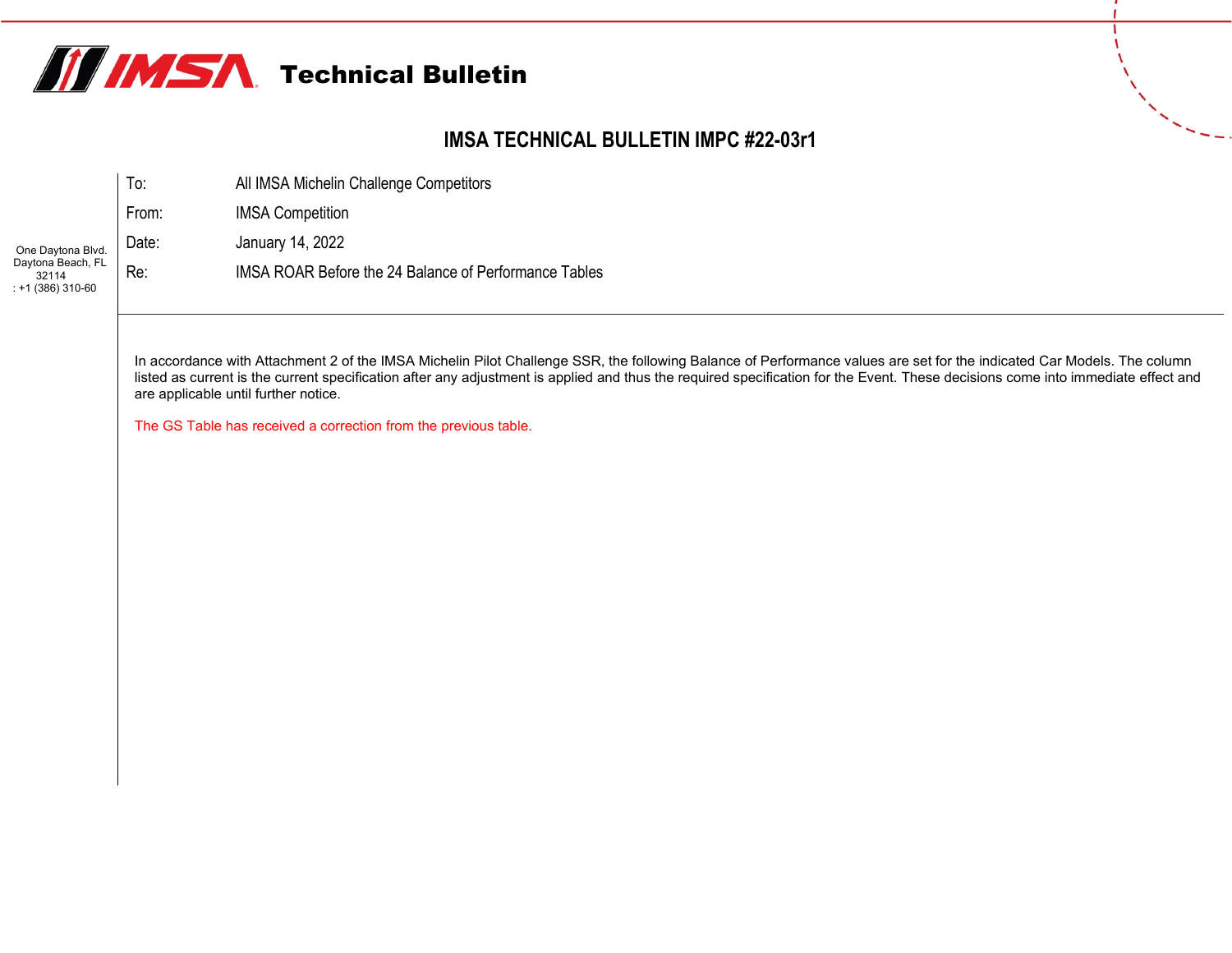## **TE IMSA** Technical Bulletin

| <b>GS</b> |                 | <b>Vehicles</b>                  |                        | <b>Mass</b> | Engine          |  | <b>Ride Height</b> |                          |           |       | Fuel      |                 |              |         |                                           |       | <b>Notes</b>                            |                                                                                                                        |
|-----------|-----------------|----------------------------------|------------------------|-------------|-----------------|--|--------------------|--------------------------|-----------|-------|-----------|-----------------|--------------|---------|-------------------------------------------|-------|-----------------------------------------|------------------------------------------------------------------------------------------------------------------------|
|           | Manufacturer    |                                  | No Fuel/Driver<br>(kg) |             | Restrictor (mm) |  |                    | Minimum Ride Height (mm) |           |       |           | Type            | Capacity (L) |         | Altitude<br>Capacity<br>Adjustment<br>(L) |       | Minimum Full<br>Refueling Time<br>(sec) |                                                                                                                        |
|           |                 |                                  | adj<br>current         |             | adj<br>qty.     |  | current            | F<br>adj                 | F Current | R adj | R Current |                 | adj          | current | adj                                       | total |                                         |                                                                                                                        |
|           |                 |                                  |                        |             |                 |  |                    |                          |           |       |           |                 |              |         |                                           |       |                                         |                                                                                                                        |
|           | Aston<br>Martin | Vantage<br><b>AMR</b>            |                        | 1505        |                 |  |                    |                          | 93.0      |       | 102.0     | <b>IMSA 100</b> |              | 86.0    |                                           |       | 48.0                                    | IMSA ECU Map id 14, GS TR 9.10.4<br>applies                                                                            |
|           | <b>BMW</b>      | M4 GT4                           |                        | 1460        |                 |  |                    |                          | 124.0     |       | 119.0     | <b>IMSA 100</b> |              | 88.0    |                                           |       | 48.0                                    | 2021 EVO, Gold Power Stick, GS TR<br>9.10.4 applies                                                                    |
|           | Chevrolet       | Camaro<br>GT4.R                  |                        | 1470        | $\overline{1}$  |  | 58.0               |                          | 110.0     |       | 123.0     | <b>IMSA 100</b> |              | 77.0    |                                           |       | 48.0                                    |                                                                                                                        |
|           | Ford            | Mustang<br>GT4                   |                        | 1505        | $\overline{1}$  |  | 65.0               |                          | 102.0     |       | 203.0     | <b>IMSA 100</b> |              | 86.0    |                                           |       | 48.0                                    | 07/28/2021 IMSA ECU Calibration                                                                                        |
|           | Mercedes        | AMG GT4                          |                        | 1485        |                 |  |                    |                          | 113.0     |       | 125.0     | <b>IMSA 100</b> |              | 80.0    |                                           |       | 48.0                                    | SRO 2019 MAP 6, IMPC TR 9.10.4<br>a/b/c apply                                                                          |
|           | Porsche         | 718 Cayman<br>GT4 RS CS<br>(982) |                        | 1330        | $\overline{1}$  |  | 56.4               |                          | 97.0      |       | 100.0     | <b>IMSA 100</b> |              | 80.0    |                                           |       | 48.0                                    |                                                                                                                        |
|           | Toyota          | Supra GT4                        |                        | 1385        |                 |  |                    |                          | 175.0     |       | 175.0     | <b>IMSA 100</b> |              | 85.0    |                                           |       | 48.0                                    | 2022 ECU Calibration. Green Power<br>Stick, GS TR 9.10.4 applies. Mid-<br>Ohio 2021 RH measurement<br>locations apply. |